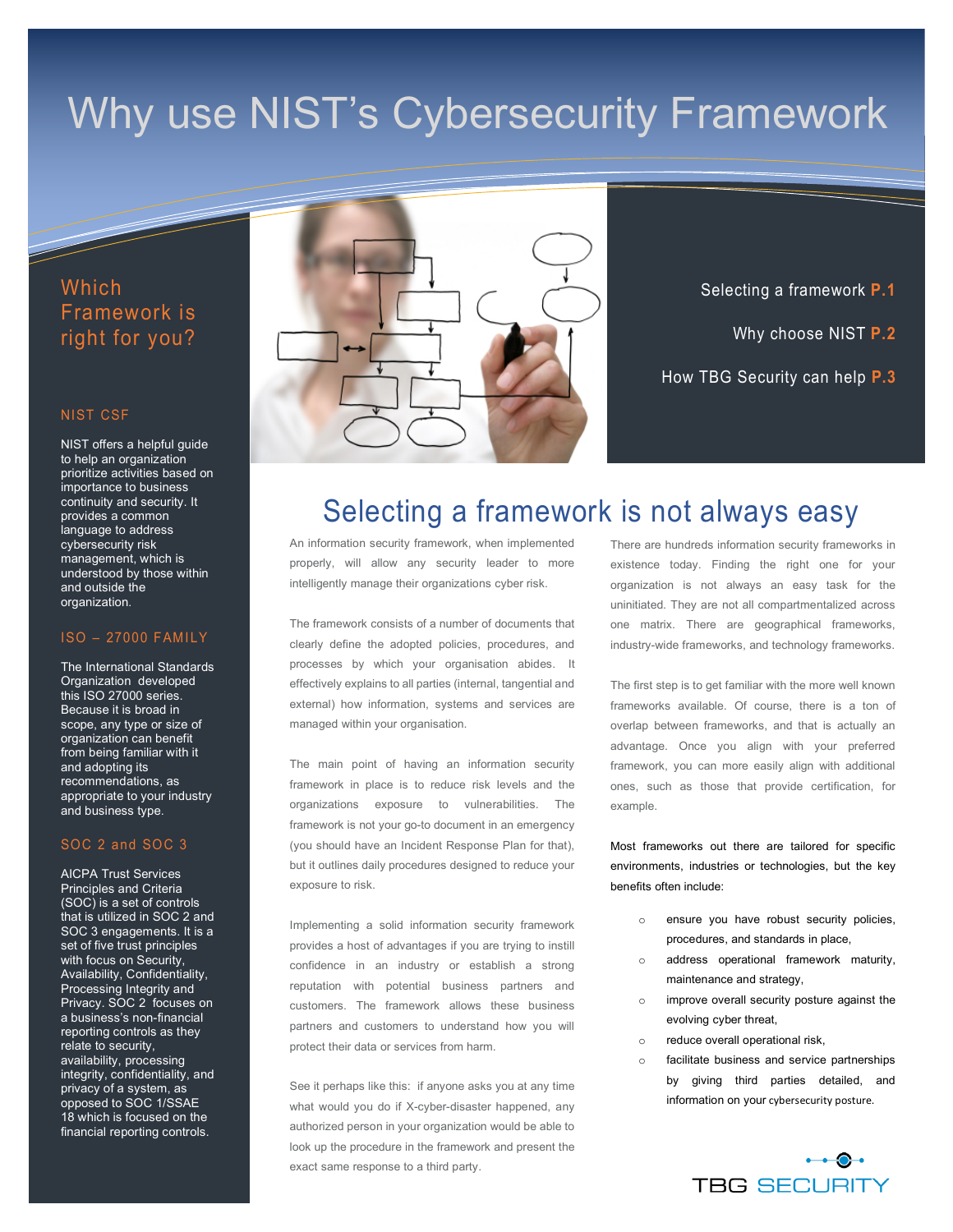## Is NIST the right choice for your organization?

*"Let's be honest here: navigating the sea of NIST resources and guidelines can be pretty daunting. But we know this stuff better than the back of our hands. Since its inception in 2014, we've helped many, many organizations - from retail to finance - create a solid cyber framework with NIST.* 

> *- Kevin Gorsline VP Compliance Services*

*"The Cybersecurity Framework from NIST consists of standards, guidelines, and best practices to manage cybersecurity-related risk. The Cybersecurity Framework is prioritized, flexible, and cost-effective approach helps to promote the protection and resilience of critical infrastructure and other sectors important to the economy and national security." nist.gov/cyberframework*

NIST is one of the most mature security frameworks currently available. It is widely used by federal and state organizations. It is also used as a baseline for other security frameworks - once implemented, it can radically simplify adherence to other compliance regulations, such as GDPR, PCI-DSS, HIPAA, or Federal and state regulations, among others.

The NIST Cybersecurity Framework is not just for large corporations. Organizations of all sizes, sectors, and maturities can benefit from NIST guidelines. This framework, designed to reduce risk to critical infrastructure, is versatile and customizable, perfect for any organizations regardless of sector or size because it has been designed to be financially and resource efficient.

In short, broad use of the NIST Cybersecurity Framework serves as a great model to strengthen critical infrastructure, increase interoperability and innovation. It also encourages efficient and effective use of resources. TBG Security recommends that it be implemented as a sustainable information security baseline.

The framework itself is divided into three components: core, implementation tiers, and profiles.

#### **RISK MANAGEMENT AND THE NIST CSF**

Risk management is the ongoing process of identifying, assessing, and responding to risk. To manage risk, organizations should understand the likelihood that an event will occur and the resulting impact. With this information, organizations can determine the acceptable level of risk for delivery of services and can express this as their risk tolerance.

### NIST was created with scalability and gradual implementation so any business can benefit.

With an understanding of risk tolerance, organizations can prioritize cybersecurity activities, enabling organizations to make informed decisions about cybersecurity expenditures. Implementation of risk management programs offers organizations the ability to quantify and communicate adjustments to their cybersecurity programs. Organizations may choose to handle risk in different ways, including mitigating the risk, transferring the risk, avoiding the risk, or accepting the risk.

Ratis neque ymo, venio illum pala

#### **GET YOUR CYBERSECURITY FRAMEWORK IMPLEMENTED**

When people ask us how long it will take to implement, it can be a complex answer, and for a very simple reason: Everybody is different.

Every organization's cybersecurity resources, capabilities, and needs are different. How long it will take to implement the framework will vary depending on the size, focus and requirements of your organization, ranging from as short as a few weeks to several years. It can be vastly more efficient if someone leading the team is very experienced with NIST.

#### **HOW LONG WILL IT TAKE TO IMPLEMENT?**

Each organization's cybersecurity resources, capabilities, and needs are different. So the time to implement the Framework will vary among organizations, ranging from as short as a few weeks to several years. The Framework Core's hierarchical design enables organizations to apportion steps between current state and desired state in a way that is appropriate to their resources, capabilities, and needs. This allows organizations to develop a realistic action plan to achieve Framework outcomes in a reasonable time frame, and then build upon that success in subsequent activities.